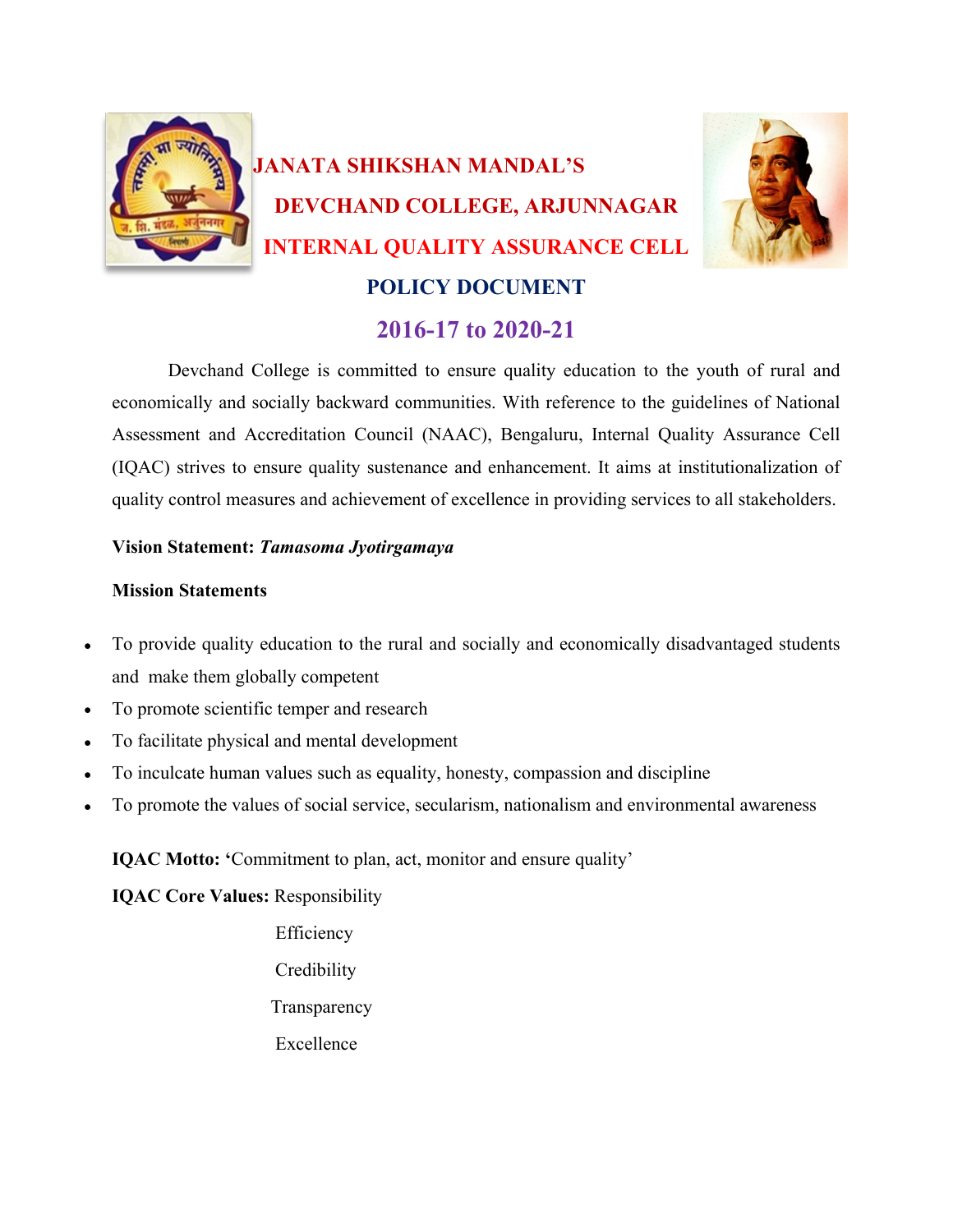**Objective:** The primary aim of IQAC is to ensure quality of systems and procedures of the institution.

#### **Functions**

Some of the functions expected of IQAC are: Development and application of benchmarks for academic, administrative and support services Creating conducive environment for teaching, learning and evaluation Professional up gradation of staff- Teaching & Non-teaching Feedback collection, analysis and implementation of suggestions Documentation of activities Review of teaching-learning processes, systems and procedures Acting as a nodal agency of the institution for quality related activities Preparation and submission of AQARs

## **IQAC POLICIES**

IQAC policies are stated in broad outlines.

## **I. Curricular Aspects**

The institution aims to provide horizontal and vertical mobility to the rural, socially and economically disadvantaged students by starting new courses and programmes at UG and PG levels. In consonance with the national skill development policy and NAAC core values, more number of skill-based short term courses shall be conducted. IQAC shall ensure effective curriculum delivery mechanism as per academic calendar and monitor its implementation. For the holistic development of students, curricular enrichment programmes will be organized.

#### **II. A. Teaching, Learning & Evaluation**

The institution will make efforts to take care of the individual needs of students with different backgrounds and abilities and adopt differential approach for optimal results. A judicious mix of traditional and student-centric methods with ICT use will make teaching learning process more effective. Focus will be given on formative as well as summative assessment. Outcome-based education system shall be introduced. Faculty will be encouraged to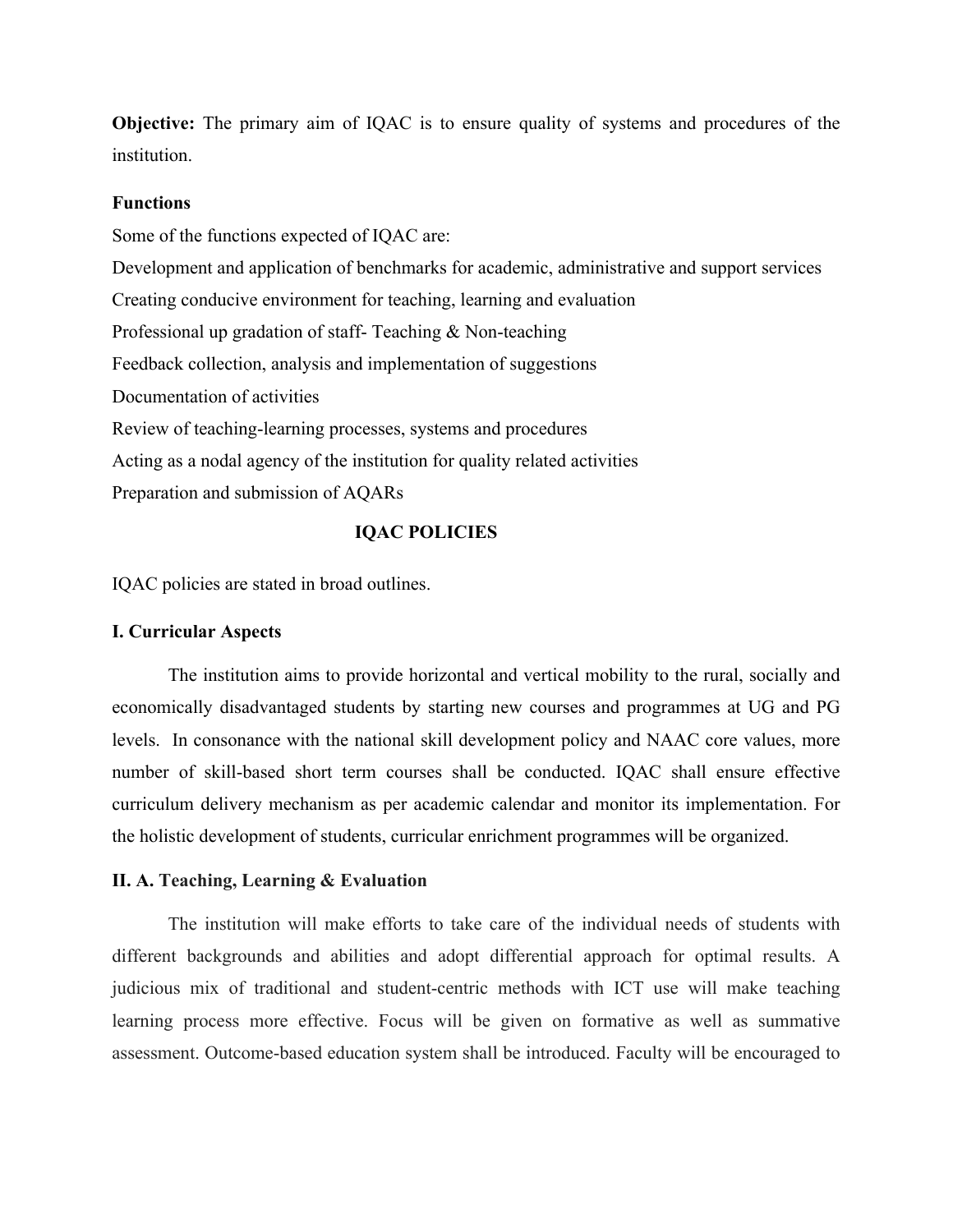adopt new technology in day-to-day use. Orientation programmes for the faculty to equip them with modern technology will be organized.

## **B. Student Mentoring**

Mentoring of students is already in practice. However, student mentoring system will be strengthened. A designated committee will be formed for allotment, monitoring and achievement of intended outcomes viz. to enhance students' learning capabilities, to identify strengths and weaknesses, to guide for overall development, to solve personal and academic problems; to increase participation in co-curricular and extra-curricular activities, to help slow learners, *Divyanjgan* students and to prevent drop-out. Teachers will be allotted a certain number of students for mentoring and guidelines will be given for effective mentoring.

### **III. A. Promotion of Research**

Strengthening of research culture and innovation among faculty and students is a top priority. Arrangement of research-oriented conferences/seminars/workshops and competitions, encouragement to teachers and students to present research papers and publish in journals and to undertake research projects will be ensured. The institution shall provide facilities for the same. DST-FIST interdisciplinary research laboratory shall be operationalized. Eligible teachers will be encouraged to obtain research guideship. Innovative ecosystem will be created and teachers and students will be encouraged to think creatively. Seminars/conferences/workshops on Intellectual Property Rights will be organized.

#### **B. Extension Activities:**

Extension activities in the neighbourhood community and beyond provide valuable learning experiences to students and contribute towards establishment of an enlightened society. The institution aims to expand its scope, in addition to NSS and NCC, by involving departments and other cells. A variety of social issues will be addressed and the institution will reach out to the people/organizations concerned. Focus will be to carry out activities in tune with central and state government activities such as *Swaccha Bharat Abhiyan* and AIDS Awareness. Collaborative activities will be preferred involving GOs and NGOs.

#### **IV. Infrastructure and Learning Resources**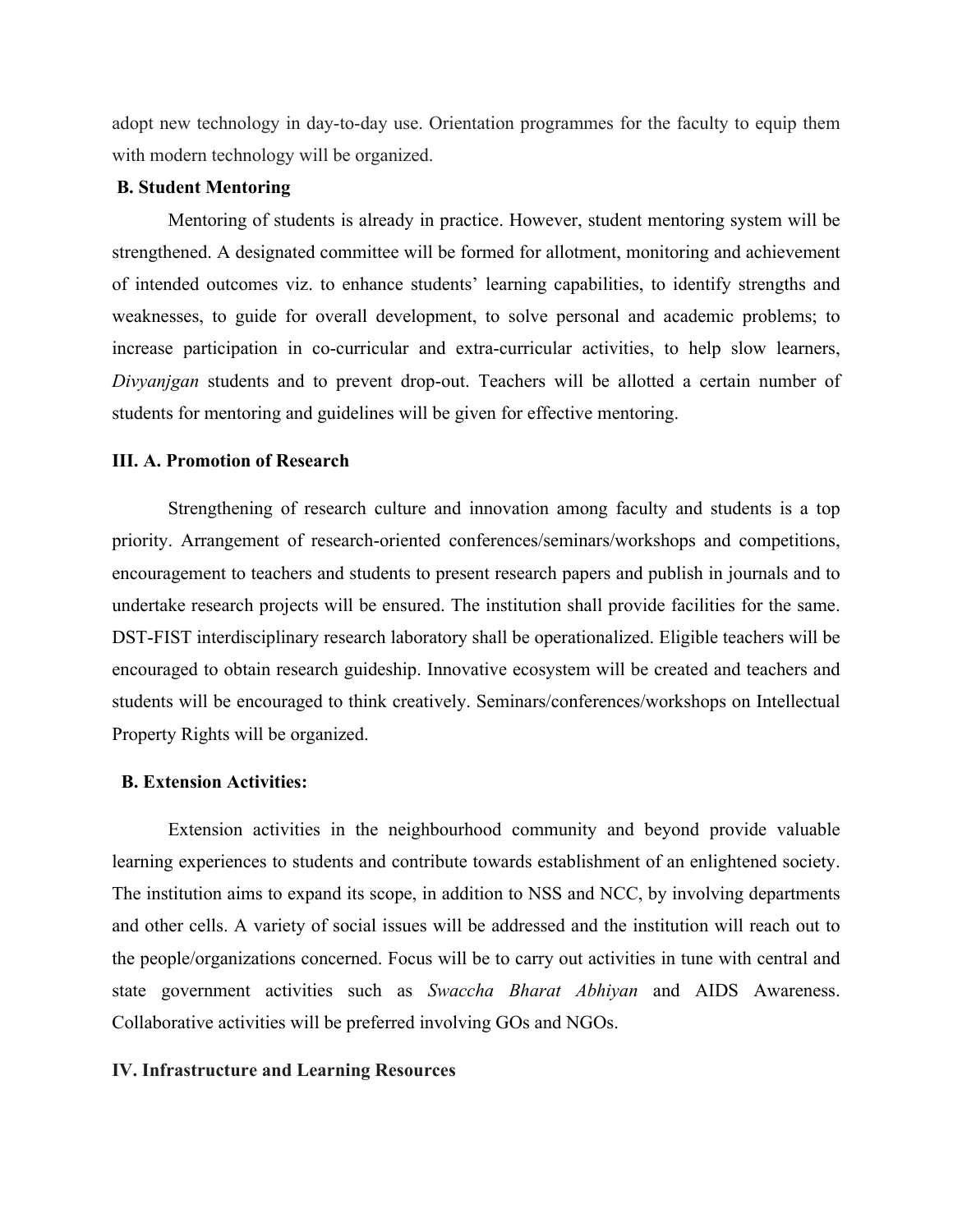In view of the policy to introduce new courses and programmes for horizontal and vertical mobility of students, it is imperative that the academic and physical infrastructure is augmented. In this connection IQAC will make the required recommendations for classrooms, laboratories, research laboratories, ICT infrastructure and campus development.

### **V. A. Student Support Services**

The college provides a number of support services to students. However, expansion and strengthening of the same will be ensured. Efforts shall be made to extend state and central government scholarships to a majority of students. Institutional scholarships from the two Trusts (Suvarna Mahotsavi Trust and Sou. Anusuyabenji Trust), financial assistance to poor and meritorious students, concessional fees to outstanding sportspersons, financial assistance by Alumni and Parents Association and from other sources (Kolhapur Zonal Sports Council) shall be given to students. The placement cell will strive to provide employability skills training and conduct placement drives from various corporate companies. The college will impart soft skills training, training in spoken English and organize workshops, expert lectures, etc. to enhance their skill sets. Career guidance and competitive examinations cell and PG departments will intensify efforts to give training to face competitive examinations confidently. The institution will make efforts to acquire academic excellence through various programmes such as mentoring and ensure their progression to higher studies.

## **B. Grievance Redressal /ICC/ Anti-Ragging Policy**

The institution has transparent grievance redressal systems in place. Grievance Redressal Cell, Internal Complaints Committee and Anti-Ragging Cell are in existence since the formation of IQAC in 2003. Any grievance from the individual are put forth before the cells concerned with due procedure. Students are free to complain to the Heads of departments and the Principal also. Generally the issues are resolved in three stages depending on whom the affected student approaches:

- 1. Departments: The grievances are attended by the Heads of departments with the help of colleagues and efforts are made to resolve the issues.
- 2. Grievance Redressal Cell/ICC/Anti-Ragging Cell: Grievances are attended by the cells concerned and try to solve the problems as per rules/procedures.
- 3. Principal: Direct grievances or unsolved grievances are resolved by the Principal.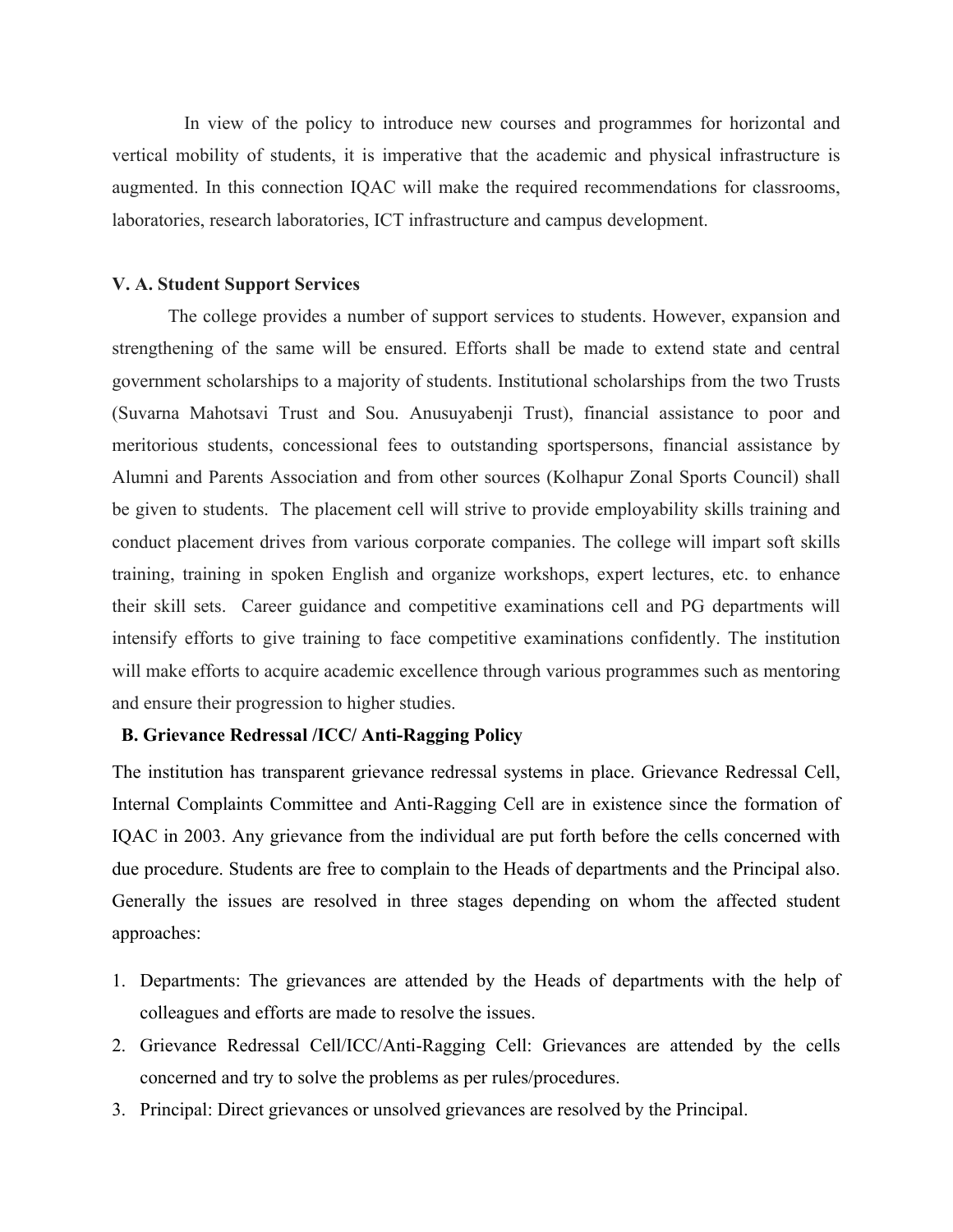Grievances by faculty and non-teaching staff are also attended to and due procedure is followed in resolving the issues.

#### **VI. A. Administrative Policy**

The administrative hierarchy of the college, from the Management to students, works smoothly and effectively alongside proper decentralization of duties and responsibilities. Transparency, effective governance, timely administrative services are the guiding principles which benefit students from admissions to examination results and beyond. Proper communication and harmonious relationships between college and other entities such as university authorities, government officials, non-government organizations, faculty and nonteaching staff, students, parents and alumni will be maintained. Professional and personality development events will be organized for staff.

## **B. e- Governance**

e-Governance will be adopted from the academic year 2017-18. It will be implemented in all areas of governance as suggested in the NAAC revised guidelines. It will be adopted in college administration such as admission, payment of fees, library services, accounting, etc. To achieve this, suitable software will be purchased.

#### **C. Feedback System**

Feedback on the functioning of the institution is central to quality enhancement. The Feedback Committee takes feedback on curricular aspects, on teachers and institutional processes. Feedback is analyzed and the reports are sent to IQAC. IQAC prepares an action plan to implement the suggestions. Suggestions on curricula are sent to BOS concerned. Suggestions on institutional processes are sent to authorities concerned such as the Principal and Management. Students' feedback on teachers is conveyed to the respective teachers. Feedback from alumni and parents is taken during Alumni and Parents' meet every year. Their suggestions are positively implemented. Teachers' feedback is also taken on curricular aspects and institutional processes. After events such as conferences/workshops, conveners take feedback for further improvement.